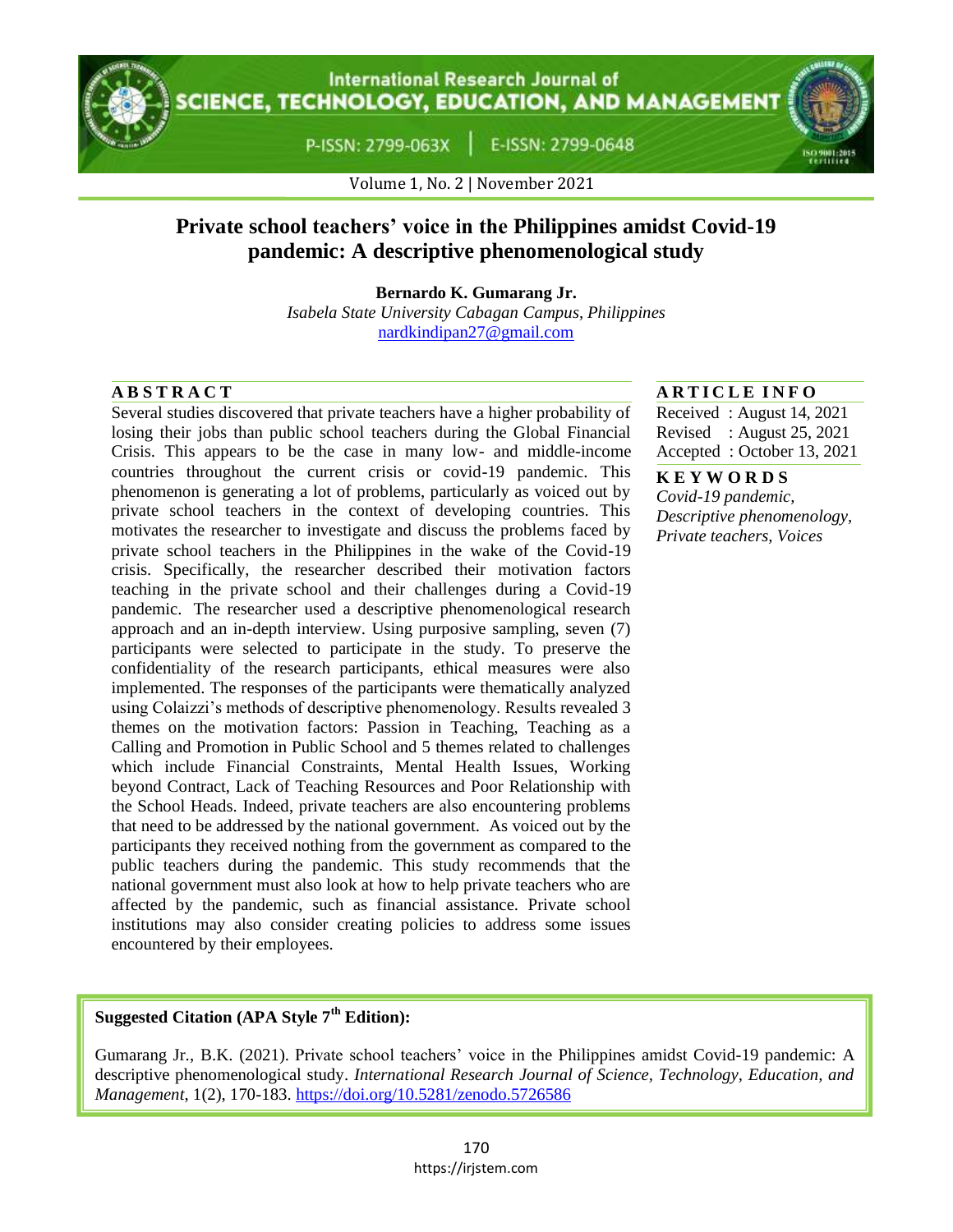## **INTRODUCTION**

Teachers' function is to guide students in learning by acquiring information and creating an environment where the students can learn effectively. Indeed, many teachers set themselves the goal of being the best educator they can be. It's incredibly satisfying to impart knowledge to the students and work with them to ensure that they grasp not only theories but also practical applications. In the study of Beauchamp & Thomas (2009) discussed that teaching is different from other professions, teaching can be defined as a noble profession which needs self-sacrifice and dedication or commitment as contrasting to being simply a source of income. Furthermore, teachers strive to inspire students in all parts of their lives, and many teachers consider themselves as role models since it is part of their work. In fact, students recognized their teachers as their role models who helped them to improve their academic performance (Bashir et al. 2014). A role model is somebody who motivates and inspires students to achieve excellence, and who teaches them how to succeed in life and become the best they can be through experience and perseverance (Narinasamy & Logeswaran, 2015).

In the Philippines, as well in other countries teachers are employed in public or private schools. A private teacher is an educator who works in a private school setting. They can work in a private institution at the elementary, middle, and high school levels, giving students specialized or general training. The licensing requirements for employment are one aspect that distinguishes the private school teachers from those of public school teachers. Private schools are more flexible with licensure but rather focus their recruitment on qualified and accredited individuals, while public schools requires teacher applicants to have a teaching license in their profession. As the Philippine education sector pursued their goals, building and teaching students to become good contributors for the country's development. Unforeseen events occurred where Covid-19 virus had a huge impact on the world economy and even the educational sector. As the Covid-19 virus spread, primary and secondary schools, as well as universities, were forced to close in several nations, affecting 1.5 billion students (UNESCO, 2020). Educators worldwide rushed to switch to online instruction in the hopes of recovering the academic year. Universities in China have shifted their teaching methods from traditional face-to-face instruction to online learning or teaching in order to achieve the goal of "nonstop teaching and learning." (Bao, 2020). In the Philippines, the Education department pursued learning continuity on October 5, 2020, rather than August 2020, as originally planned. Face-to-face learning engagement is prohibited, which is why the Department of Education (DepEd) uses modular and remote learning modalities to guarantee student safety while learning through employing printed or digital modules, online learning materials, radio and television-based instructions (DepEd, 2020). In the study of Kopelman and Rosen (2016) public versus private school teacher job loss over time, discovered that private school teachers in the United States have a higher probability of losing their jobs than public school teachers during both recessionary and non-recessionary periods, with the gap increasing during the Global Financial Crisis. This appears to be the case in many low- and middle-income countries throughout the current crisis or covid-19 pandemic, based on recent data.

Living with Covid-19 pandemic is a new experience for people, and the current literature on the pandemic does not clearly reveal the underlying ambiguity and complexity of private teachers experiences to this unanticipated situation. Based on the stories shared by the private teachers in social media and through an exhaustive literature review, the researcher was able to determine the gap. It is reported by the private school teachers that they are facing difficulties during this pandemic which they receive less support and attention from the Philippine government, some private teachers are being laid off and some of them are receiving low salary as compared before pandemic due to the impact of this worldwide crisis on private school institutions. Most of the studies conducted about the challenges of teachers are only focused to the public school teachers. It is true that public teachers, health workers and law enforce are facing difficulties during this worldwide crisis but private teachers with fixed-term contracts who are frequently hired locally are also struggling on how to cope with the abrupt transitions of educational system in the Philippines. This is the reason why the researcher conducted this study to give voice for the private teachers during pandemic.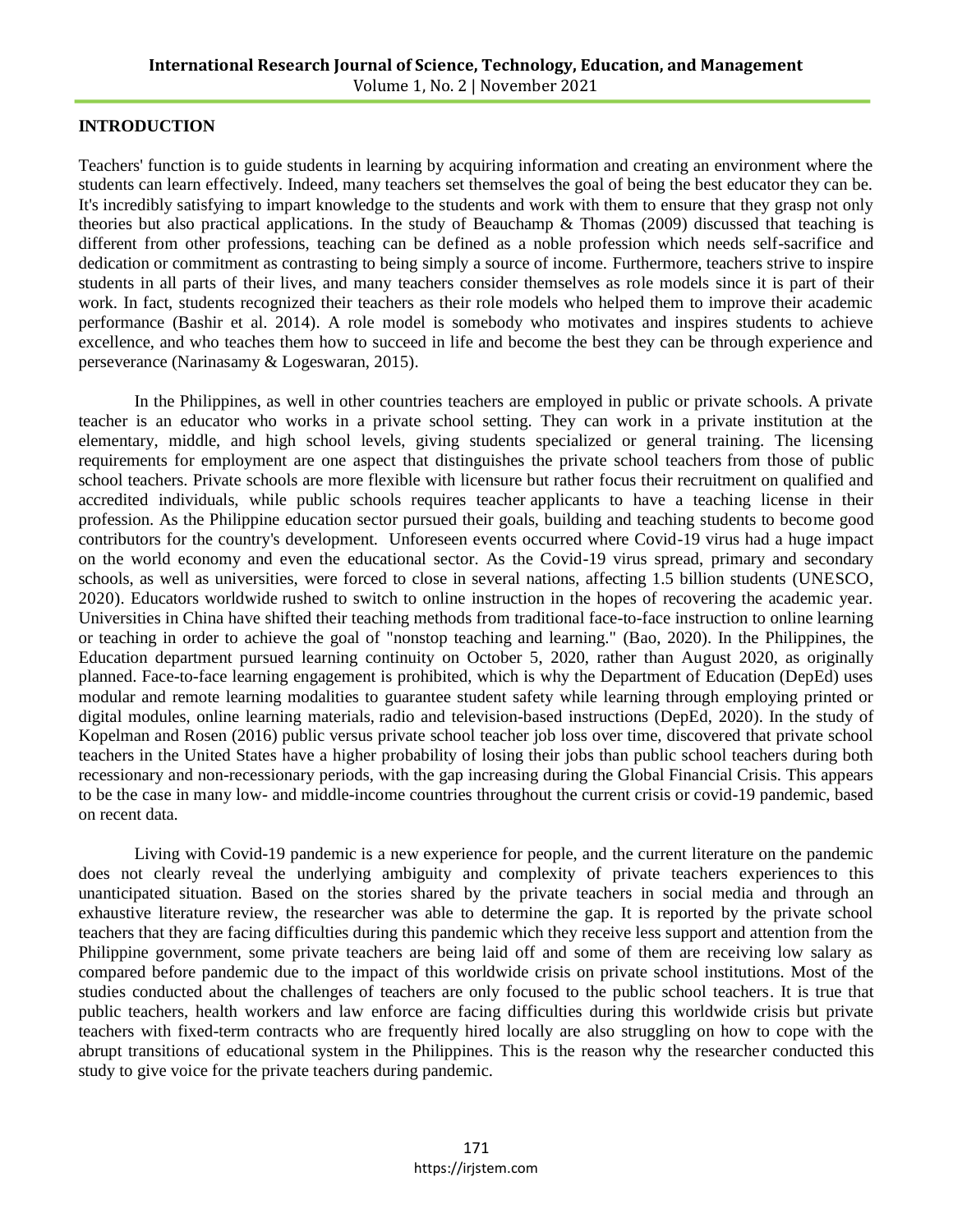## **OBJECTIVES**

The study is conceptualized to seek and understand the lived experiences of private school teachers amidst pandemic. Specifically to:

- 1. Determine the motivation factors of private teachers in teaching private school.
- 2. Explore and describe the challenges encountered by private teachers during pandemic.

## **METHODS**

#### **Research Design**

The research design used was descriptive phenomenology. Individuals' lived experiences are explored and described using descriptive phenomenology which usually employed in social science research (Dela Fuente, 2021). The primary objective for conducting qualitative research is to discover and understand what is underlying any phenomena about which little is known.

## **Participants**

The researcher invited seven private teachers who are currently teaching in private schools during pandemic.

## **Instrument**

The researcher employed interviews to collect the necessary information. Interviews were utilized to gain a 'deeper' understanding of phenomena than would be obtained using simply quantitative measures, such as questionnaires. In particular, a semi-structured interview was used in the study, which included many important questions that helped to define the areas to be investigated while also allowing the interviewer and interviewee to deviate in order to pursue an idea or response in further detail.

## **Data Collection**

A semi-structured in-depth interview was the primary method utilized to gather data and obtain reliable and factual information as used by Dela Fuente (2019). Each interview was conducted face-to-face and lasted 20-30 minutes. The interview started with general questions but was followed by a relaxed and adaptable approach. The level of engagement of the participants was the most important factor in the interview process.

#### **Ethical Consideration**

The participants were informed that the study was totally voluntary, and that they may withdraw at any time with no consequences to their job performance. All participants signed written consent forms before the interview began. The researcher did every effort to concede and keep the rights, interests, and sensitivities of the participants of the study as part of ethical considerations. Confidentiality was ensured by using code names to replace participant names on transcripts. The audio data was saved on a computer laptop with a password that was kept in a secure folder and only available for the researcher.

## **Data Analysis**

Interviews were transcribed verbatim and analysed using Colaizzi's approach. The analysis based on Colaizzi's method included the following seven steps: (1) reading all the transcripts three to five times to gain an understanding of meanings conveyed; (2) reviewing each description and extracting significant statements; (3) formulating meanings for these significant statements; (4) categorising the formulated meanings into clusters of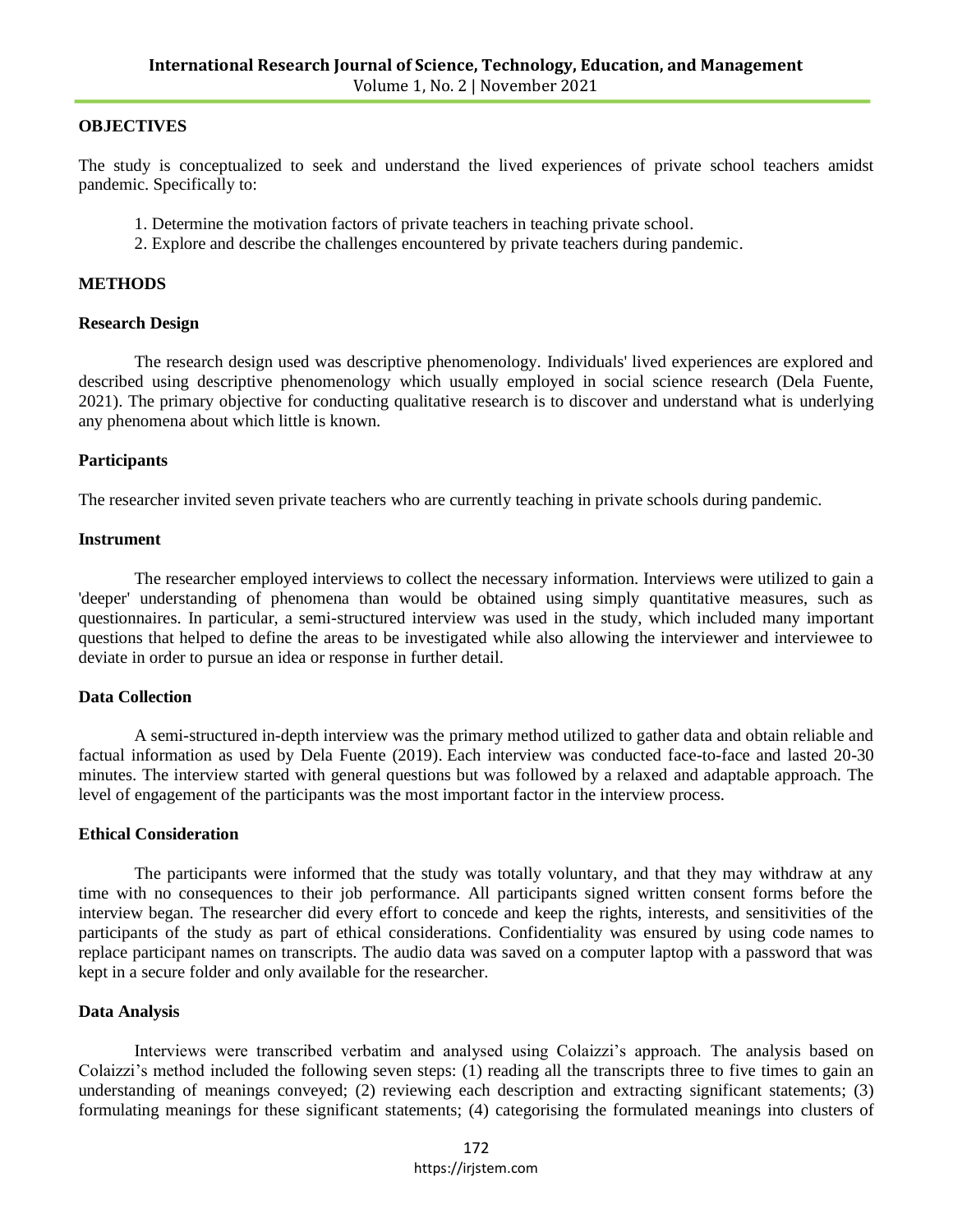themes; (5) integrating the findings into an exhaustive description of the phenomenon; (6) returning the exhaustive description to participants for validation of feelings; (7) incorporate relevant data in the final description of phenomenon.

## **FINDINGS**

This section showed the different themes that was obtained from the analysis of the data gathered through a face to face interview. The researcher made every effort to protect the participants by using code names in transcribing the audio recorded interview. The significant statements from the transcribed data were extracted followed by formulation of meanings based on the significant statements. The researcher also categorized the formulated meanings into cluster of themes and main themes were formulated. Using Colaizzi's Methods in descriptive phenomenology, the researcher was able to get the main themes that presented the motivation factors and challenges of private teachers amidst pandemic. This section presents the lived experiences of private teachers using the themes obtained with the significant statements of the participants to provide the depth and richness of their motivation factors in teaching in a private school and their challenges amidst covid-19 pandemic.

*Table 1. Shows the three (3) main themes under the motivation factors of private teachers in teaching private school*

| <b>Main Themes</b>         |
|----------------------------|
| Passion in Teaching        |
| Teaching as a Calling      |
| Promotion in Public School |

## **Theme 1: Passion in Teaching**

Passion is essential in fostering a good learning atmosphere that is conducive to successful learning and teaching. Student learning may be influenced by a teacher's passion. Teaching with passion enhances learning because it inspires students to participate in learning process. In order to be a successful teacher, you must be passionate about what you are doing. According to the participants, they love to teach because it is their passion. Jane shared that:

> *"I love teaching, this is my passion. There are many opportunities waiting for me, outside of this profession but I chose to stay in teaching even in a private school only simply because I love what I am doing"*

She also added:

*"Yeah, there are many opportunities, like to be a policewoman but teaching makes me more satisfied as I continue my existence in this world"*

Shane also emphasized that teaching is a calling and there's nothing bad in pursuing teaching profession in a private school. She said:

*"Teaching is not just a profession but it is a calling…I love what I am doing, and there's nothing wrong teaching in a private school"*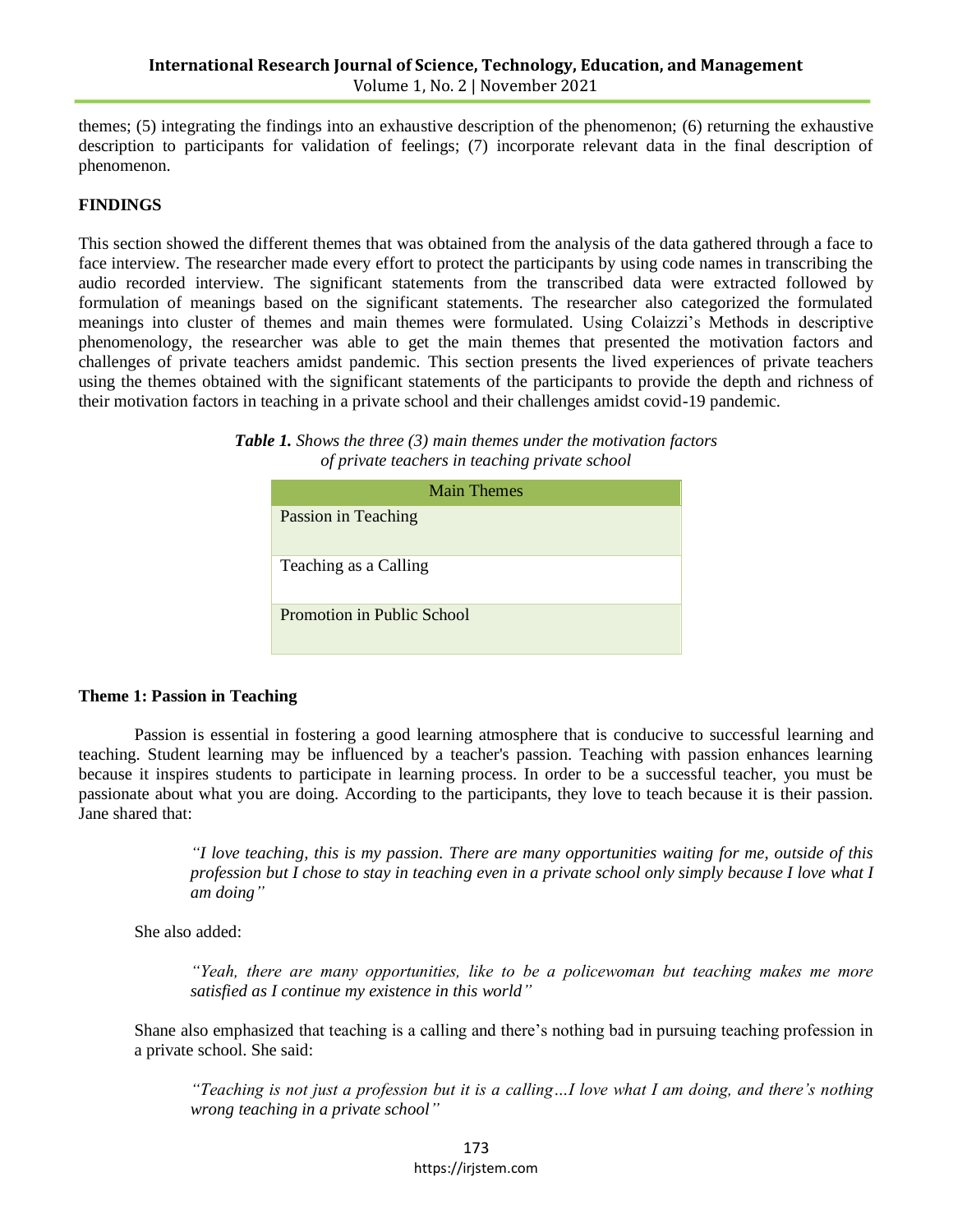Sheila expressed that she loves teaching even though she is in a private school, she is more happy in teaching every moment she sees the smiles of her students. She said:

> *"I love my students, I care for them, that's why I am still in teaching, yeah this is a private school but it is not about where you teach but it is how you give value on your profession"*

She added:

*"What makes me more in love in teaching, are my students, I love their smiles, and it makes me happy knowing that I am the reason of those smiles"*

Jake also shared that teaching is about touching the lives of other people not for him to be a rich man someday. He said:

*"I chose teaching not be rich someday, but to touch the lives of young ones, I want them to grow with good attitude, I want them to see the beauty of life and this only be possible through teaching them. I love them"*

Keith had this to share:

*"Staying and teaching in a private school doesn't make you a teacher, same with teachers in public. It is not about the status of your job, but it is how you love your work while building the lives of your students"*

She added:

*"I stay in private school because it makes me happy"*

#### **Theme 2: Teaching as a Calling**

A job might be almost anything. People get paid to do the most outlandish things. A calling, on the other hand, is something more than a job. It is a God-given conviction for a certain goal or action. Teachers make more sacrifices for their students than most people know, whether it's their time after school or their own money to provide some classroom materials. In terms of salary, the lowest pay is frequently provided in private teachers as compared to public teachers. Some participants explained that teaching is a calling not just a profession. Shane explained that teaching in a private school is a calling not just a job only. She said:

> *"In spite of having low salary in a private school, I stayed in teaching simply because I know it is a calling from above"*

She added:

*"This is not a job only but I consider it as a calling Sir"*

Jane also explained that teaching is not just for her to earn money but to touch the lives of others. She said:

*"Teaching is not just a profession but a calling that I must teach not just to earn money but to really touch other's lives to be the person they want to be… I am more passionate to teach every time I think that I am part of other's lives"*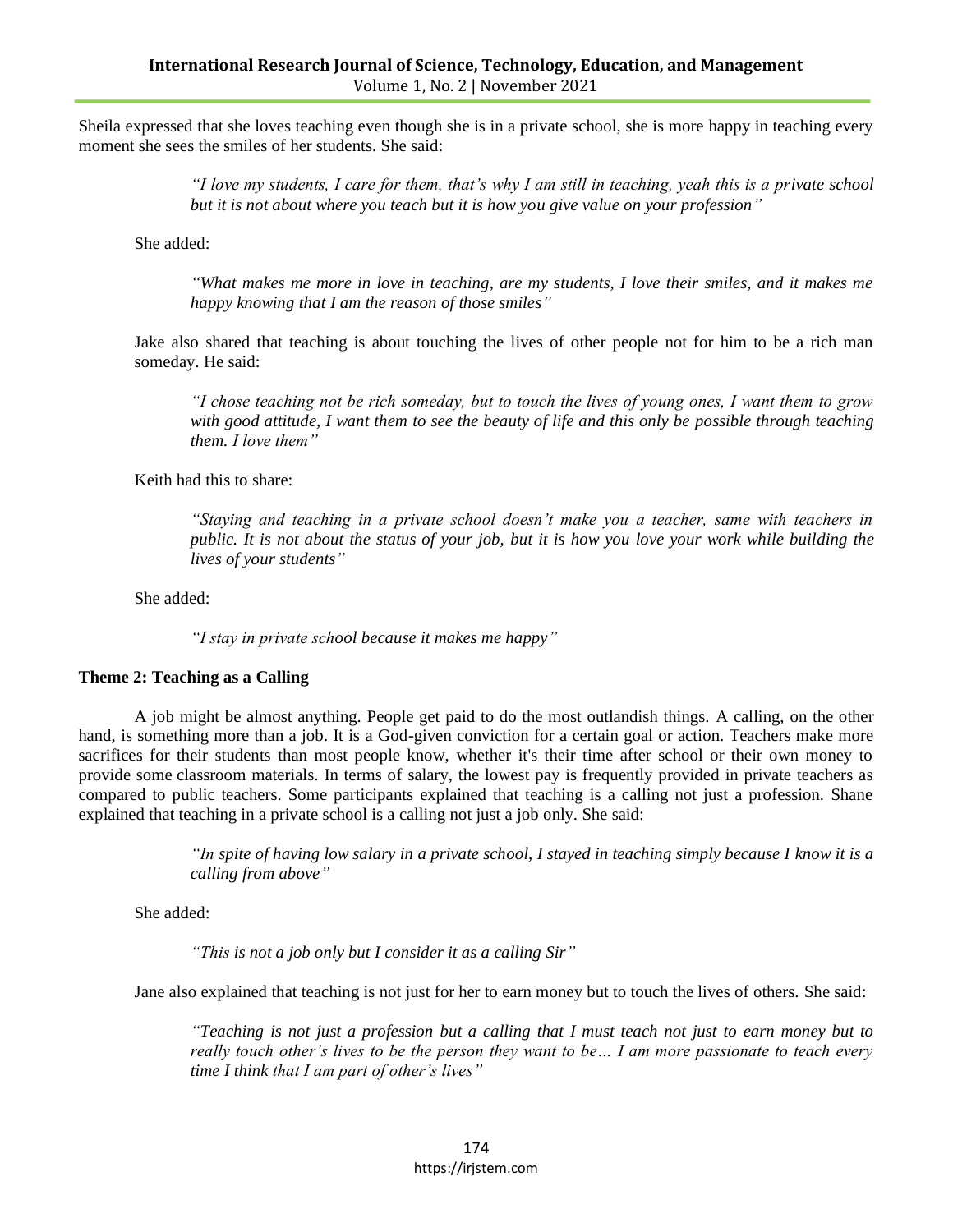She added:

*"I want to show to my students, that I am with them, in achieving their goals in life"*

Keith also had to share:

*"Teaching in a private school doesn't mean you are lower than a public teacher, I stayed in teaching simply because I know that this is more than a profession, I did not leave teaching simply because I am called to be a teacher"*

She added:

*"Even though this is a private school, there's nothing difference with the public schools aside of salary, yet it is both calling to teach"*

#### **Theme 3: Promotion in Public School**

Experience in teaching is necessary in any school institutions, this is needed in order to be hired in private or public schools in the Philippines. Applying in a public school, teacher applicants must undergo in process, and should meet the criteria set by the Department of Education. Interview, teaching experience, proficiency examination, education and attended trainings are needed as part of the application in public schools. Some participants described that they are teaching in private schools for them to have points and have experience in teaching to be qualified in a government or public school. Jessica shared that:

> *"I chose to teach in private school in order for me to get points as part in ranking system of public schools, I have to get experience in teaching"*

She added:

*"Everyone wants to be in public school, but there's no shortcut in achieving that dream but to undergo or have an experience first in teaching"*

Kyle explained that he is teaching in private school for an additional experience and for him to be hired in public school. He said:

*"To be hired in public schools, we must possess an experience in teaching, that's why I chose to teach in private school, to have more points in ranking system of the Department of Education"*

He added:

*"My family wants me to be an army, but I want to pursue what I have finished that's why I am teaching in private school as my first step"*

Jake also shared that:

*"It is true enough that teaching in a private school is good, but it is actually one of the process in applying for public school in order to be qualified you must have an experience in teaching"*

He added:

*"My mother wants me to leave my profession and go in army, but still I want to be in teaching"*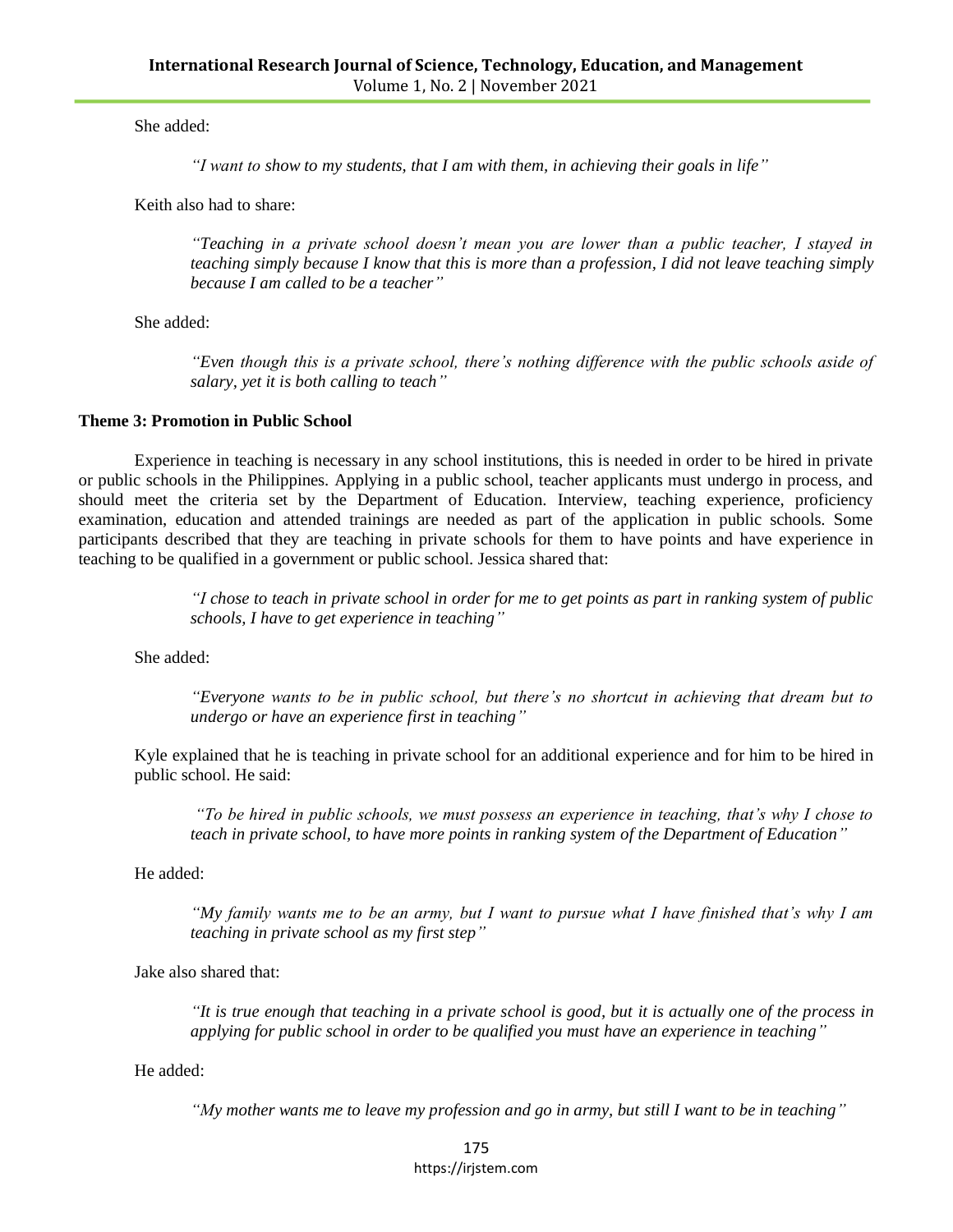Jackson explained that it is an opportunity for him to teach in a private school to get an experience in teaching before he proceed in public school. He said:

*"I stay in private school for me to earn points, it is needed in application for Deped or in public school"*

He added:

*"So teaching in a private school is an opportunity for us to earn more points and to have experience in teaching"*

*Table 2. Shows the five (5) main themes under the challenges encountered by private teacher during pandemic*

| <b>Main Themes</b>                      |
|-----------------------------------------|
| <b>Financial Constraints</b>            |
| <b>Mental Health Issues</b>             |
| <b>Working Beyond Contract</b>          |
| Lack of Teaching Resources              |
| Poor Relationship with the School Heads |

#### **Theme1: Financial Constraints**

The Covid-19 pandemic has a massive effect on the world market economy and social relationships, forcing countries to suffer deeper economic slump. Poverty and worldwide social inequality have also grown as a result of the pandemic. Receiving low salary, burden on family needs, lesser number of student enrolees, possibility of schools' closure were shared by most of the participants. Jessica expressed that they are struggling in terms of financial matters. She said:

> *"I am struggling financially during this pandemic, we have low salary as compared to public teachers, but we have the same work and that is to teach students, reach out them during this pandemic sometimes I don't know where to get money for our daily needs in this pandemic"*

She added:

*"10,000 is not enough for a month, especially I have family to feed"*

Sheila shared that living in this crisis time is difficult most especially private schools where they are teaching were affected by the pandemic causing recession on the number of students which their salaries depend on the students. She said:

*"It is not easy to live in this pandemic era sir, yes we love teaching, but I think we deserve to be paid higher based on our efforts…our salary private teachers decreases due to the impact of pandemic, we have low number of enrolees and if affected our salary…I am suffering financially I don't know how to budget my salary in one month"*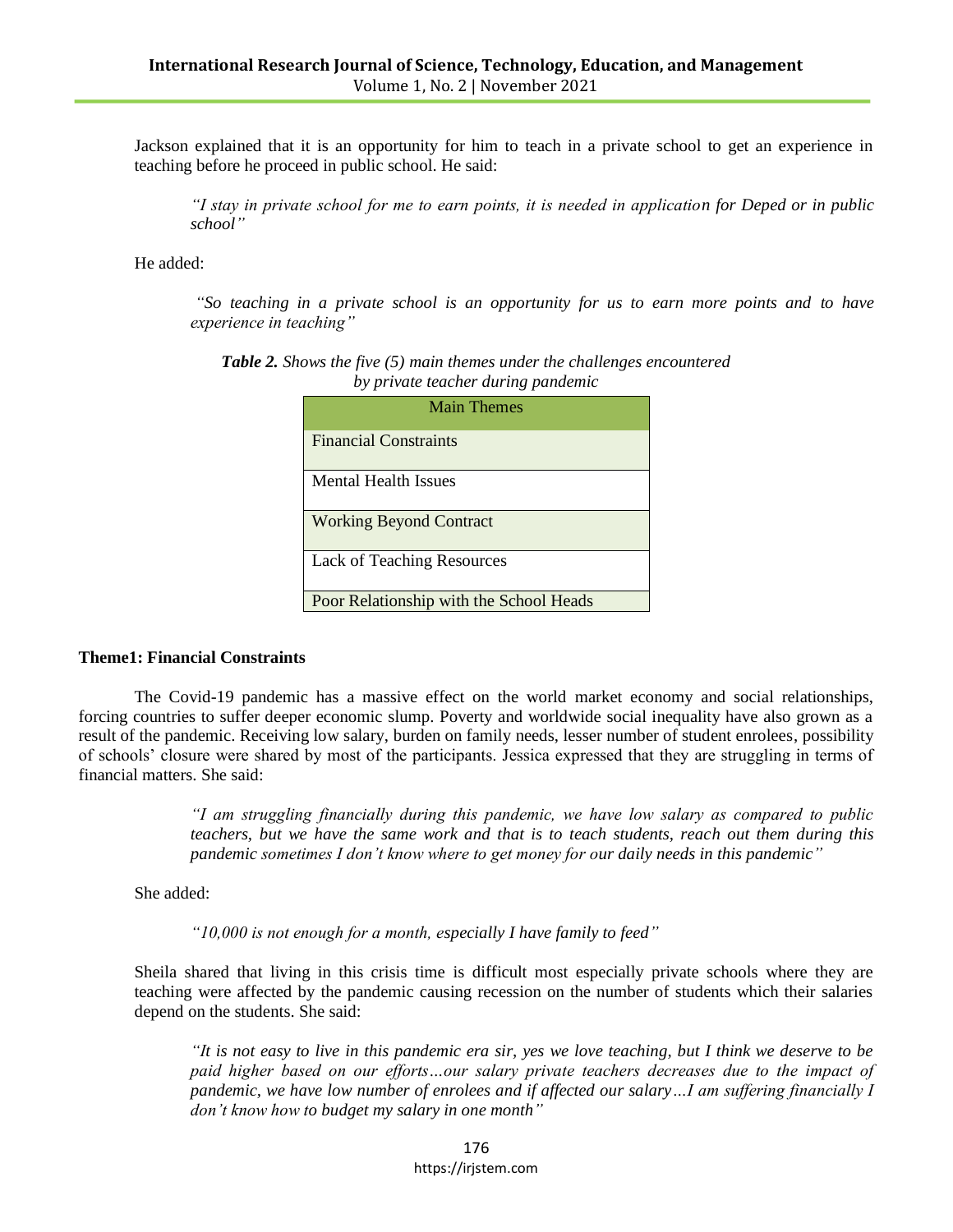She added:

*"The government should give us attention also, they should listen in our voice as private teachers, we need subsidy from the government during this pandemic"*

Jackson described his burden as a private teacher which the pandemic caused a great negative impact on his profession. He said:

*"I have children to feed, my salary is not enough, I am a private teacher the most affected during this pandemic, why? Our salary decreases just for our school not to close during pandemic because students preferred to study in public schools because it is cheaper than in private school"* 

He added:

*"Hoping that the government will help us, in this time of crisis"*

Kyle also had to share:

*"I have difficulties in terms of money in this time, I am really struggling, sometimes I want to give up but I have to be strong for my family"*

He added:

*"We are also contributors in the growth of our economy, we are also moulders of future leaders, the government should increase us our salary or at least make a way to help us private teachers during pandemic because we are really struggling financially"*

#### **Theme 2: Mental Health Issues**

Psychological issues aroused since the pandemic started. This crisis gives dilemmas to the people around the world which affects their mental health by thinking those problems. Feeling stressed and pressured in life, feeling alone, lack of sleep, crying day and night and feeling disappointed were described by some participants. Jane expressed that she is stressed thinking how to overcome the difficulties brought by this pandemic. She said:

> *" I feel so stressed, I feel like I am nothing I don't know how to describe it but sometimes I am lack of sleep thinking how to survive in this pandemic…I am out of my mind sometimes"*

Jake voiced out his emotions and disappointment on himself thinking that he is not able to provide the needs of his family during this pandemic. He said:

*"I am pressured in life in this time of crisis, seems like I am a failure…I cannot give what my family demands on me and that gives more pressure"*

He added:

*"It seems no one supports me in my battle"*

Keith also shared that she is suffering from depression because of this pandemic. She said:

*"Sometimes I cannot control my emotions, there were nights that I am depressed, and all I want to do is to be alone, thinking all my problems in life brought by this pandemic"*

> 177 https://irjstem.com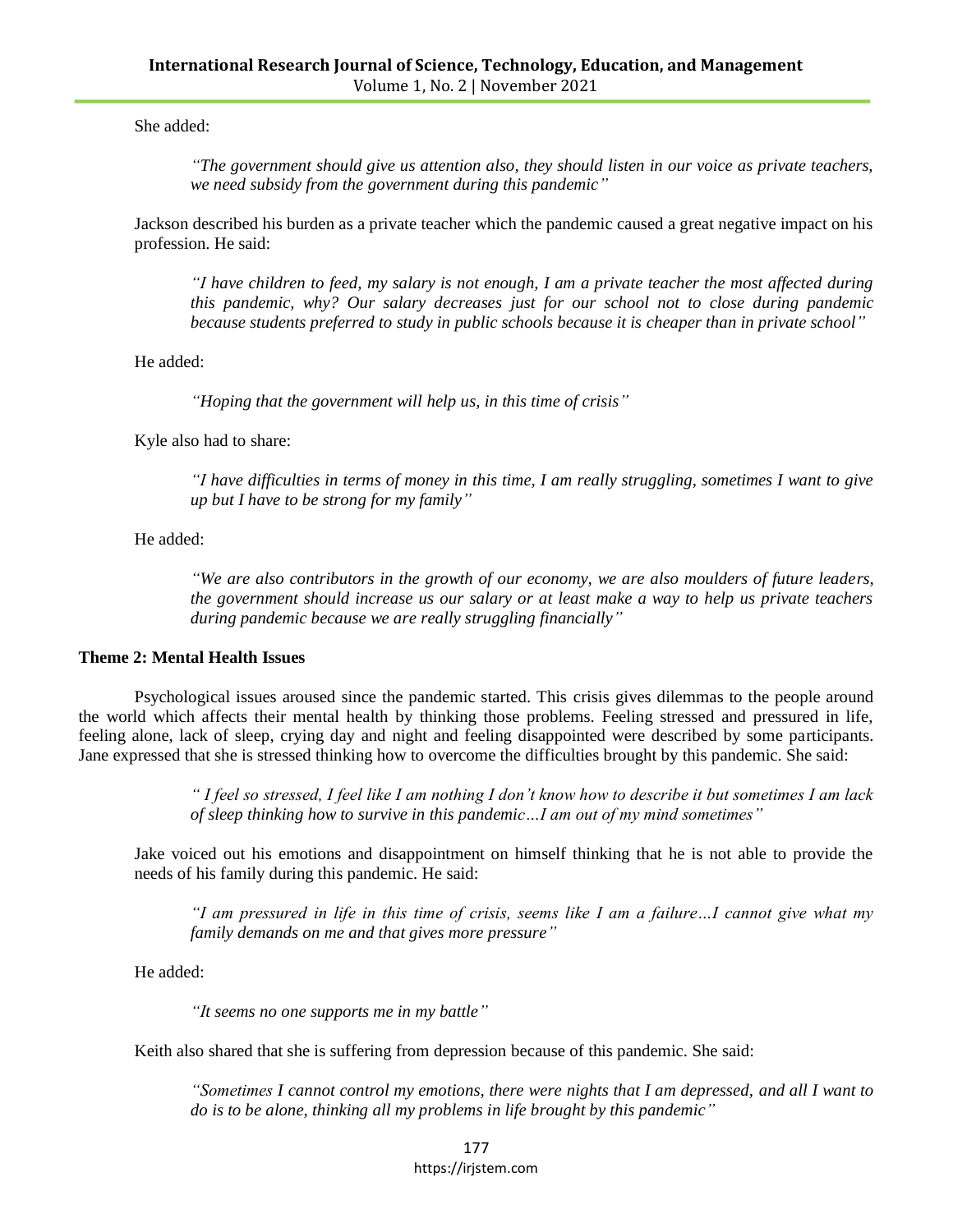She added:

*"I have to be strong but depression during pandemic is more powerful that sometimes I cannot control but to cry and cry day and night"*

Shane also had to share:

*"I cannot avoid thinking of my problems, I am weak, and this is because of I cannot give all my best for my family, I am stressed, depressed, loser, and I want to shout to release all my pains because of this covid-19 virus"*

She added:

*"Being a teacher is not that easy during pandemic, you are more pressured as compared to face to face…"*

## **Theme 3: Working Beyond Contract**

A contract is a written agreement between an employee and employer. It provides both the employee's and the company's rights and obligations. It can be implicit, verbal, or written, with a detailed actual contract that the employee signs. The terms of the agreement are determined by what was agreed upon until employee indicated that they would take the job. The participants expressed their struggles and pain as they work with their heads. Private teachers as voiced out by the participants are working beyond on their contract which gives them challenges on how to balance their responsibilities. Doing things that is not in the contract, performing different designations outside contract, feeling afraid, not being paid, not able to sleep due to extra paper works and contract must be followed were shared and described by the participants. Jackson is performing such tasks that are not on his contract. He said:

> *"I am doing things that is not actually in my contract, I am hired to teach subjects but not to do other works that is not in my contract"*

He added:

*"I am afraid not to do those things because that can be a ground for me not to be hired next school year"*

Sheila also shared that she was given designations that is not part of her contract. She said:

*"It is just too unfair that I have a lot of designations that is not in the contract I have signed, I do a lot of things that is not actually paid, this is my struggle in teaching"*

She added:

*"I chose to keep silent and doing things even that is not part of my job"*

Shane shared that she get difficult on how to manage her tasks,

*"You know what? There are things like some paper works, many tasks such as being coordinator in different areas. I don't know sometimes if what I have to finish first. I am not paid on those thing"*

Keith expressed her pain on her services that is not paid. She said:

178 https://irjstem.com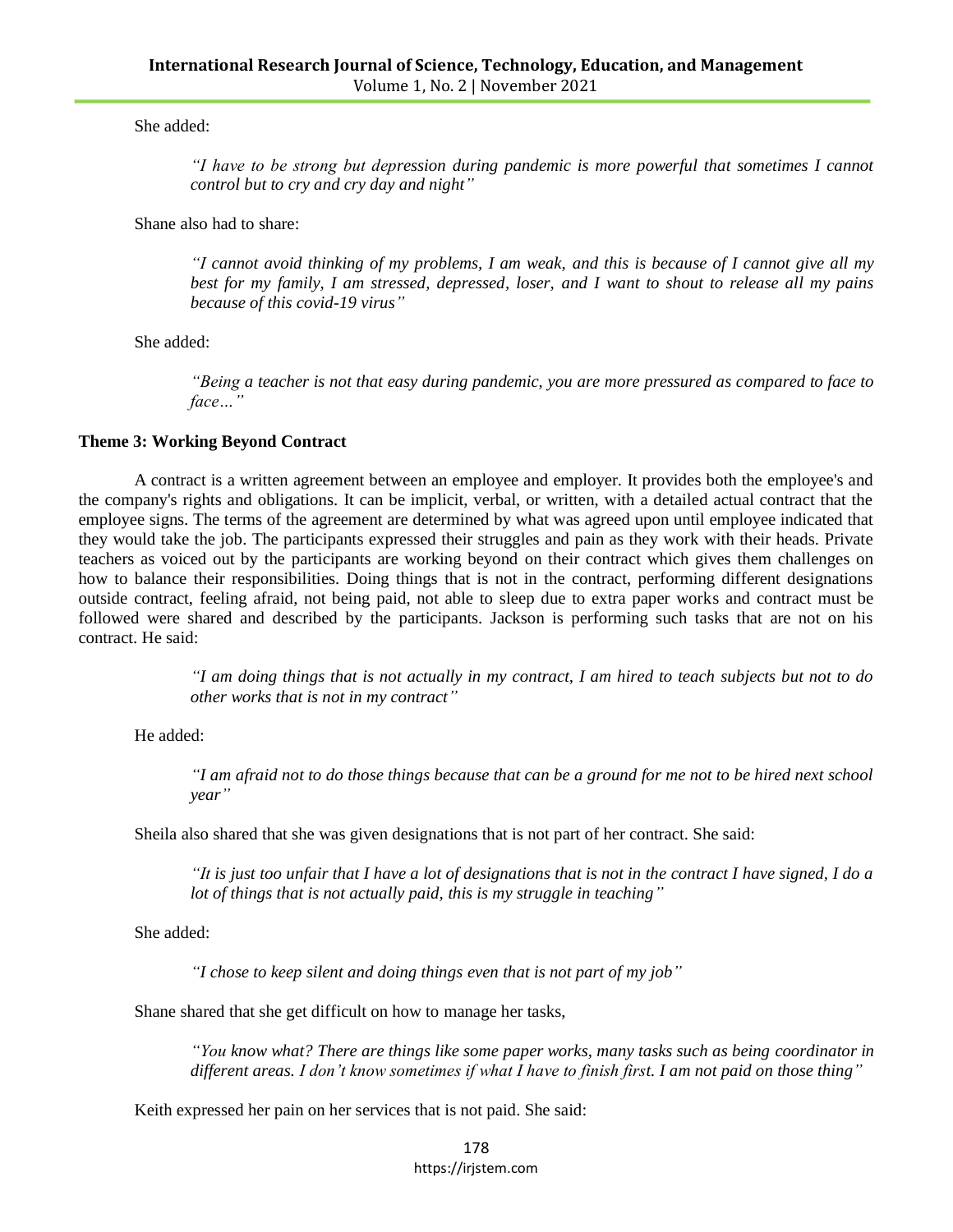*"We have unpaid services for the school, we cannot demand for payment of those services since it*  is not in our contract, but why do people I mean our head give us those tasks? Is it to test our *commitment? That is too unfair! We do our job with passion then we deserve a good salary"*

Jane described her effort just to finish the tasks assigned to her. She said:

*"There are nights that I was not able to sleep sir, because there are tasks given by my supervisor that I have to finish, but actually it is her job to finish those things"*

She added:

*"Yeah I am just an employee…but I think I deserve to have an increase in my salary because I do a lot of things that was not in the agreement I signed Sir"*

Jessica described her experience as a teacher that makes her feel stressed. She said:

*"Contract must be followed but why it seems not…I work this, I work that, I do that, I do all things. I am not complaining sir but I feel so sad for myself. I feel so stressed"*

## **Theme 4: Lack of Teaching Resources**

Teaching amidst pandemic is not easy as what others think about it. Private teachers are mandated to teach their students virtually unlike in Public School that they purely adapted modular learning approach. In this case, private teachers must have their own gadgets or any technological resources in delivering their lessons via online. The participants are having difficulties due to lack of teaching resources which is connected to their financial problem. They cannot able to buy their own teaching resources due to financial constraints. Lack of gadgets, need to borrow laptop, struggling in making presentation and no budget to buy laptop and Wi-Fi for online discussion were shared and described by most of the participants. Sheila shared her problem. She said:

> *"In an online distance learning sir, we need gadgets or technological resources. I find it difficult because I don't have my own laptop which is very needed. I used my phone and sometimes I have to borrow laptop"*

Jessica also shared her experience in online teaching. She said:

*"I cannot deliver effectively the lessons because I'm just using my mobile data not a wifi…"*

Shane explained:

*"I am a newly hired teacher in private, I have no budget to buy laptop and wifi for online teaching"*

Kyle also described his problem in making presentation for discussion. He said:

*"One of my problems sir is that how to make power point presentation for my discussion that is really my struggle…I'm using my phone for discussion but my laptop is not functioning well"*

## **Theme 5: Poor Relationship with the School Heads**

There is a need for healthy relationships between teachers and school heads to ensure that they will work collaboratively to improve schools and sustain instructional quality. Poor collaborative planning might result from a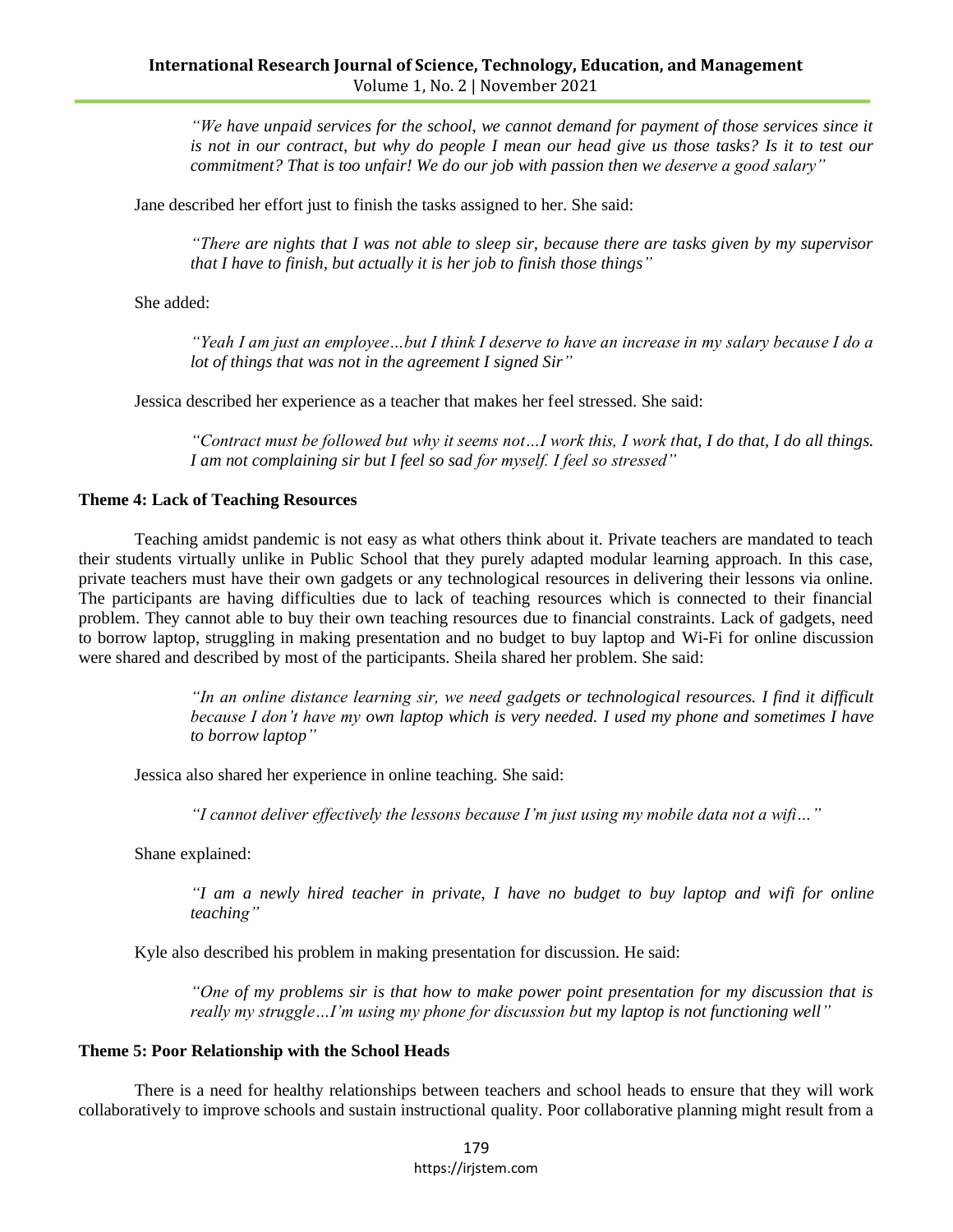strained relationship between teachers and principals. The participants negatively described their relationships with their school heads which is one of their challenges in the teaching profession. Losing respect to the head, losing confidence, being embarrassed and humiliated by the head, no compassion at all and not a leader but a boss were shared and described by the participants. Kyle described how he lost his respect to their school head. He said:

> *"Our head is so strict…sometimes I understand but to the point that she is shouting us in most of the meeting…seems like I lost my respect to her"*

Shane also shared her struggle in approaching their principal. She said:

*"It is natural to a principal to get mad but I lost my confidence to talk with her because there was something she did to me…she embarrassed me in front of my colleagues"*

She added:

*"I don't know how to approach her. I feel like I am always afraid to her that is one of my struggles Sir"*

Jessica described that she is having difficulty on her workplace. She said:

*"There was a time I was humiliated by our principal during the meeting. I kept silent but inside I'm broken, do you know that feeling Sir?"*

She added:

*"There's no compassion at all it is too hard work in a place where there is hate"*

Sheila described their relationship teachers with their principal. She said:

*"Our principal is a boss not a leader she doesn't know how to connect herself to us she make things complicated and always get mad to us that is my struggle no one can meet her standard"*

## **DISCUSSIONS**

This phenomenological study explored the lived experiences of private teachers during pandemic. The researcher extracted three main themes related to the motivation factors of teachers teaching in private school, five themes related to the challenges encountered by the private teachers amidst pandemic.

The result showed that private teachers chose to stay in the teaching profession and teach in a private school because of their passion in teaching. Indeed, effective teaching is founded on passion. Passion, which is essential for learning and teaching, enhances learning by fostering motivation and enthusiasm. Teachers that are interested in enhancing their students' learning potential strive to create successful learning environments. In connection, the study of Serin (2017) find out that teachers' passion in teaching is an important characteristic that can help students attain their goals. Teachers that are enthusiastic about their jobs can make a significant difference in their students' academic performance. Passion has a beneficial impact on learning and teaching by generating enthusiasm and action. In addition, the study of Gilal (2019) showed that through emotional contagion, a teacher's passion for teaching may be transmitted to a student's desire for work. Teachers can impact student performance simply by demonstrating their passion for teaching. This study also revealed that private teachers chose to teach in private school amidst pandemic because they believe that teaching is a calling. In the study of Na (2015) discussed that an effective teaching engagement and outcome are frequently based on the teacher's personal qualities, which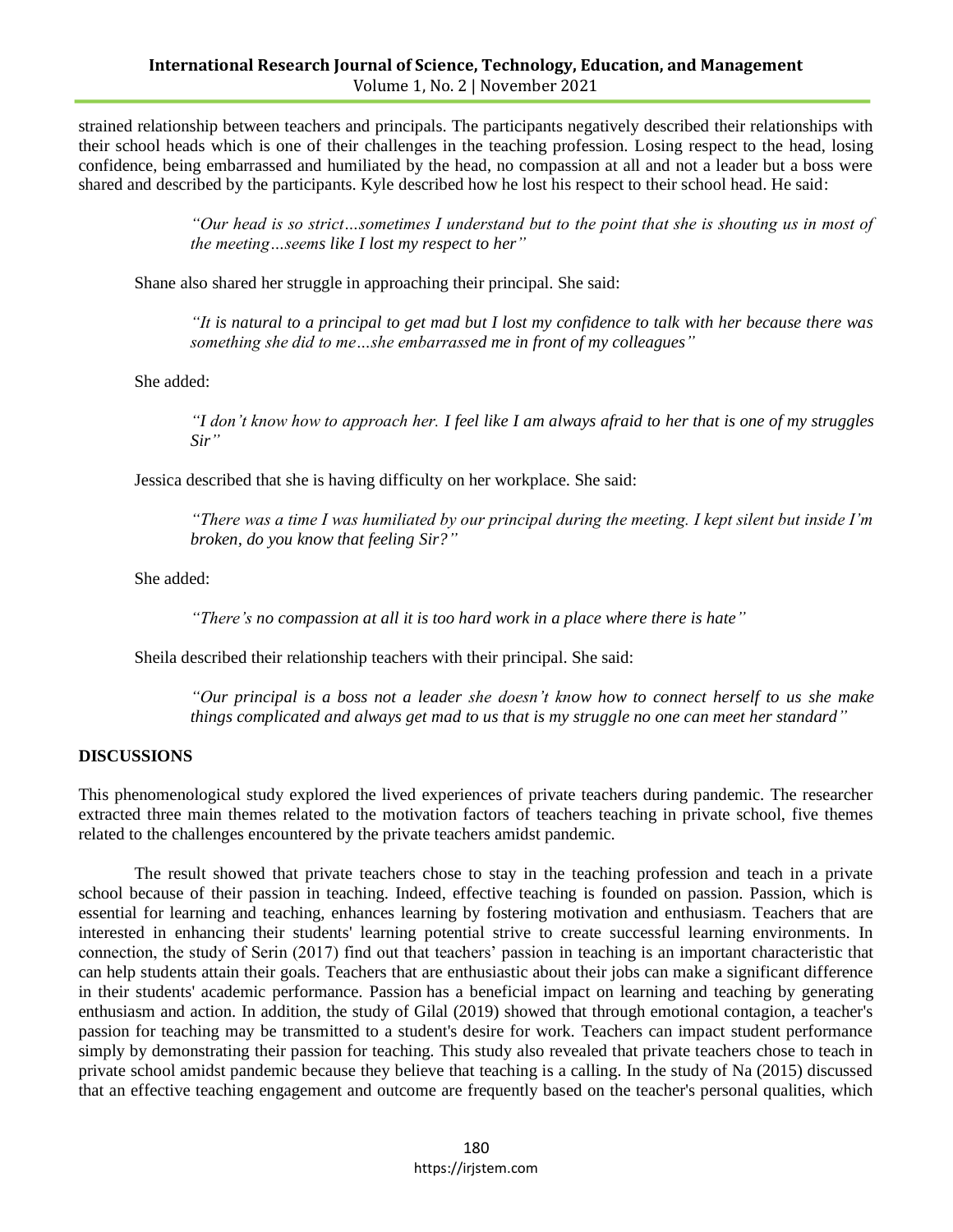encompasses traits such as a good sense of humour, kindness, sympathy, compassion, caring, perseverance, and so on.

The teacher experiences a strong feeling of appreciation on a regular basis, which is a key link among these good traits. It is showed on their study that gratitude is among the most evident good feelings that may help a teacher's life and profession succeed. In reality, strategies for fostering appreciation for a teacher are provided, such as avoiding distractions, maintaining a gratitude diary, and maintaining a gratitude reminder. It is anticipated that with practice, teachers would be able to blend their sentiments to the cheerful channel and reach the point wherein teaching becomes a calling in their lives. The study of Alfun (2017) discussed that teacher commitment is an inner drive that motivates teachers to dedicate more time and attention in sustaining school participation. It is revealed on his study that commitment in teaching is a critical component to stay with boldness whatever difficulties a teacher may face in his/her profession. Teachers that are committed to the teaching profession are able to modify their teaching techniques to help students in the classroom. This study showed that private teachers chose to stay in private school because of points they can earn for promotion in public school. The Department of Education (DepEd) set a standard guidelines in hiring public teachers. Teaching experience is one of the guidelines that must be achieved by a teacher applicant. Education has 20 points, Teaching Experience has 15 points, Specialized Training and Skills has 10 points, Interview has 10 points, Demonstration Teaching has 15 points and English Communication Skills has also 15 points. This is why private teachers chose to stay for how many years teaching in a private school in order for them to gain more points in teaching experience. In fact, teaching experience is very important. The study of Kini et al. (2016) showed that throughout a teacher's career, teaching experience is positively related with student achievement. The advantages of teaching experience will be most realized when teachers are carefully recruited and properly prepared when they enter the teaching field, as well as extensively supervised and thoroughly assessed prior to attaining tenure.

This study revealed that private teachers are experiencing financial constraints during global crisis. Countries all across the world faced problems as a result of the Corona 19 Pandemic. This pandemic causes the global economy to suffer a recession, causing financial hardships for all individuals. Private teachers are now in a dilemma, not only in educational matters, as well as in terms of their financial demands in the wake of pandemic. The findings of this study supports the study of Jaine (2021) showed the shift to online education has increased the inequalities between private and public institutions. It is found out that private teachers were not paid on time and they were receiving lesser salary compare to public teachers. It is showed that some private schools were forced to close due to few enrolees and it affected the salary of private teachers. This study also revealed that private teachers are experiencing mental health issues amidst this pandemic. Private teachers are dealing with psychological and emotional health concerns while they carry out their duties in the midst of andemic. Challenges in their work, family concerns, and personal challenges affected their mental health. This supports the study of Lizana et al. (2021) showed a decline in teachers' quality of life throughout the pandemic. Their study investigated some of the detrimental effects of the COVID-19 pandemic on the mental and physical health of teachers. It showed that the mental health issues by the teachers were attributed to job stress as a result of working remotely, motions of uncertainty, loneliness, and worry that the pandemic and its associated confinements would intensify. This study also revealed that private teachers are working beyond their contract which they consider as one of their challenges. According to Elton (2021) discussed that employment contracts are essential both for the employee and the employer. It binds both sides to carry out their obligations and responsibilities. An employment contract will establish a solid foundation for protecting both the parties' interests as well as the employee's unique position in the firm.

The basic responsibility of an employee is always to work for the employer, and the company should pay the employee based on the amount of work completed within a specific time limit. In connection the study of Isaksson (2010) showed that there is a need to follow by the employer the written contract with their employees in order to build the passion and commitment of their employees on their jobs. This study also revealed that private teachers are Lack of Teaching Resources amidst pandemic which is caused of financial constraints. It is suggested by the participants to at least the government should give a subsidy for the private teachers in order for them to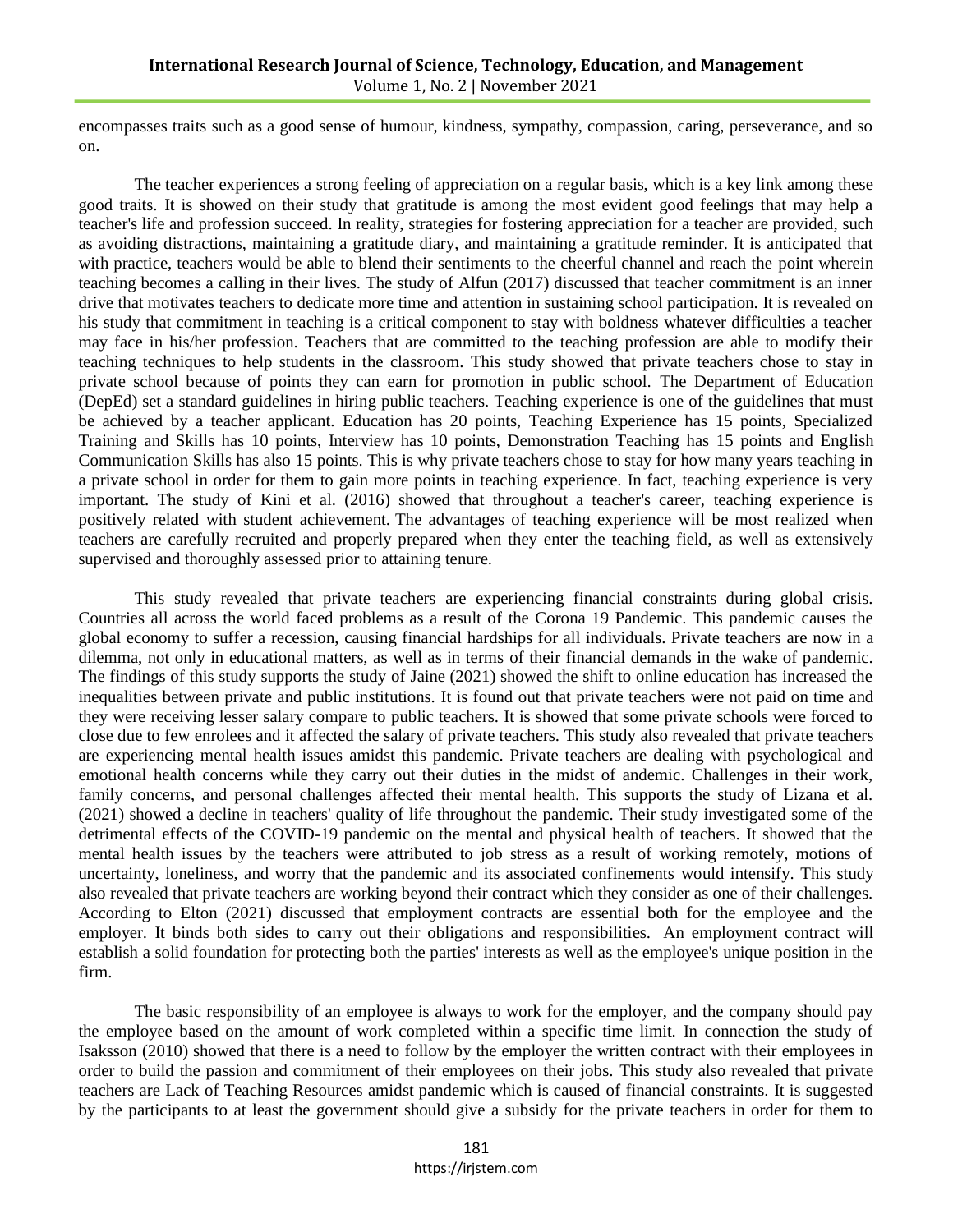cope on the demands of distance education amidst pandemic. This study also revealed that private teachers are experiencing problem on their relationship with their school heads. The study of Whitehead, Boschee and Decker (2013) reiterate that when teachers and principals work together and build trust, students face higher academic achievements and have a stronger feeling of well-being. In connection, the study of Chombo (2020) showed that principals must have a positive working connection in order to function successfully and to sustain a healthy professional relationship, solidarity, respect, commitment, and communication among teachers. Indeed, private teachers are also contributors in the growth and development of the Philippine Economy, yet they feel less prioritized as compared to public teachers. Private teachers are also in a dilemma on how to cope on the impact of covid-19 pandemic.

## **IMPLICATIONS**

Based on the findings, the following practical applications are suggested: There is a need for the national government to address also the needs of private teachers amidst pandemic. The national government may also consider to give subsidy to the private schools as an intervention to the financial constraints faced by private teachers amidst pandemic. For private schools, they must follow the minimum wage policy as part of the rights of employees and in order avoid complaints. For private school teachers, they may consider to have a budget plan to help themselves in spending their money wisely and to assure that they have enough budget for a month. Private school institutions may also conduct a program in many ways to cater the problems of their employees in terms of mental health issues. A contract agreement must be followed by both parties, the schools and teachers. To avoid issues, the Human Resource Management must clearly indicate in the contract agreement the expected responsibilities of the teachers. Private schools shall find ways on how to address the problems of their teachers in terms teaching resources to make more effective the teaching and learning process amidst pandemic. It is also recommended for the school administrators to maintain good relationships with their teachers to enhance their confidence and commitment in doing their duties. It is also recommended for the future researchers to look for the coping mechanisms of private teachers on their problems encountered, as well their suggestions and recommendations in improving teaching and learning process in online distance education.

## **REFERENCES**

- Altun, M. (2017). The Effects of Teacher Commitment on Student Achievement: A Case Study in Iraq. *International Journal of Academic Research in Business and Social Sciences*. 7. 10.6007/IJARBSS/v7 i11/3475.
- Bao, W. (2020). COVID-19 and online teaching in higher education: A case study of Peking University. Human Behavior and Emerging Technologies.<https://doi.org/10.1002/hbe2.191>
- Bashir, S., Bajwa, M. & Rana, S. (2014). Teacher as a Role Model and Its Impact on the Life of Female Students. DOI: https://doi.org/10.29121/granthaalayah.v1.i1.2014.3081
- Beauchamp, C. & Thomas, L. (2009). Understanding teacher identity: An overview of issues in the literature and implications for teacher education. *Cambridge Journal of Education*, 39(2), 175-189.
- Chombo, S.C. (2020). The Importance of Good Working Relationships between Principals and School Board Members in Zambezi Region, Namibia.
- DepEd. (2020). DepEd prepares Self-Learning Modules for education's new normal. <https://www.deped.gov.ph/2020/07/02/deped-prepares-self-learning-modules-for-educations-new-normal/>
- DepeEd. (2020). DepEd Teacher 1 Hiring Guidelines for SY 2020-2021. [https://www.teacherph.com/deped-hiring](https://www.teacherph.com/deped-hiring-guidelines/)[guidelines/](https://www.teacherph.com/deped-hiring-guidelines/)
- Dela Fuente, J.A. (2021). Implementing inclusive education in the Philippines. College teacher experiences with deaf students. *Issues in Educational Research*, 31(1), 94-110[. http://www.iier.org.au/iier31/dela-fuente.pdf](http://www.iier.org.au/iier31/dela-fuente.pdf)
- Dela Fuente, J.A. (2019). Driving Forces of Students' Choice in Specializing Science: A Science Education Context in the Philippines Perspective. *The Normal Lights*, 13(2), 225-250.
- Elton, W. (2021). The Importance of an Employment Contract. [https://zegal.com/blog/post/importance-of](https://zegal.com/blog/post/importance-of-employment-contract/)[employment-contract/](https://zegal.com/blog/post/importance-of-employment-contract/)